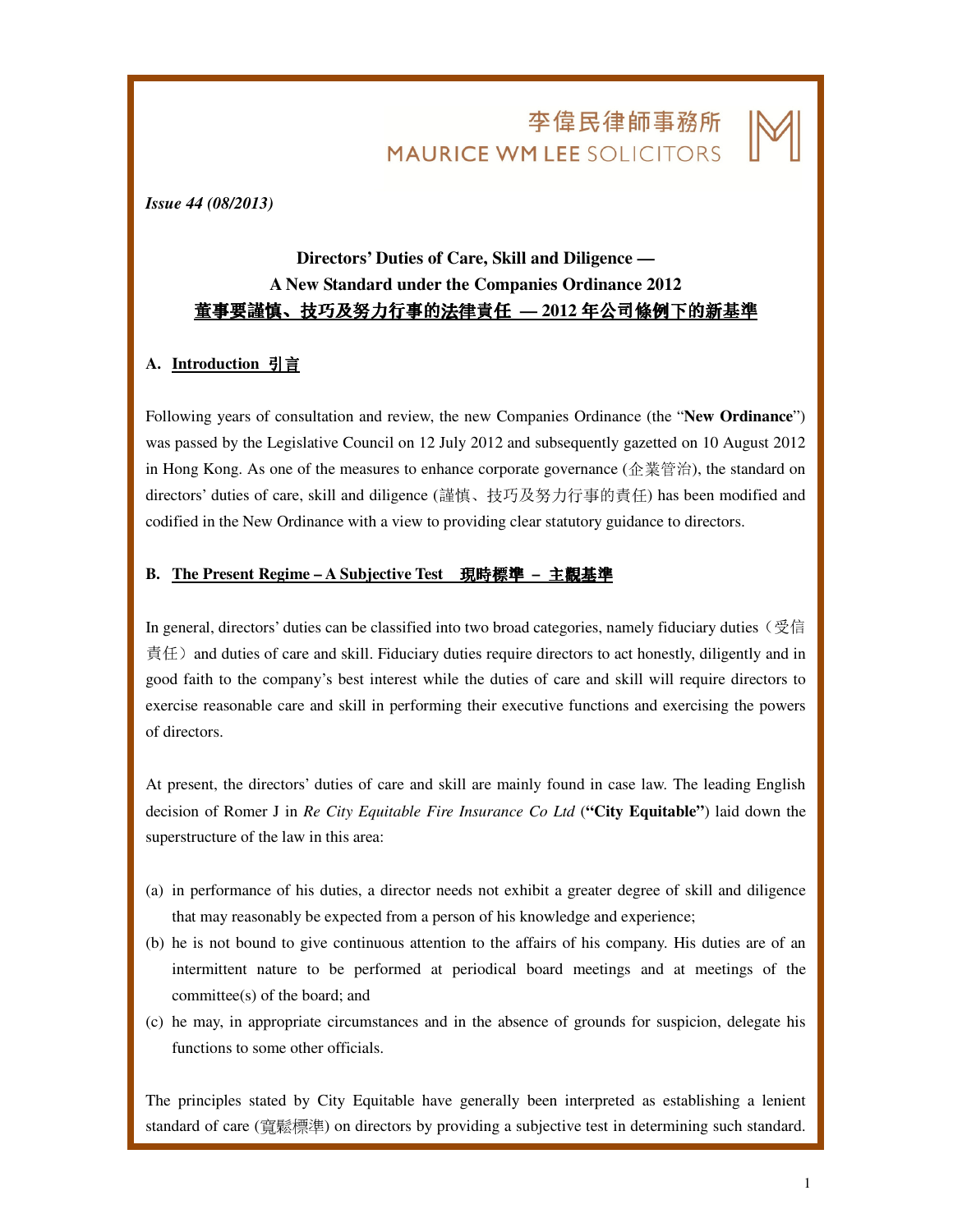It follows that an incompetent person would be judged by a lower benchmark by reference to his own limited capacity in determining whether he has exercised reasonable care and skill. In other words, a director is only required to "do only as much as one might fairly expect of someone...as incompetent as the director happens to be"  $\Phi$ .

The decision of City Equitable has been adopted by the Hong Kong Courts. In *Law Wai Duen v*  Boldwin Construction Co Ltd 2, Rogers VP noted that the classic exposition of a director's duty of care was given by Romer J in City Equitable, although he also added that such standard might well be "open to review in present day circumstances as, perhaps, being too low".

## **C. The New Ordinance – A Mixed Objective/Subjective Test**  新公司條例 **–** 混合的客觀**/**主觀基準

The New Ordinance will replace the existing common law  $($ 判例法)rules on directors' duties of care. It states that the duties of a director to exercise reasonable care, skill and diligence refer to those care, skill and diligence that would be exercised by a reasonably diligent person with:

- (a) the general knowledge, skill and experience that may reasonably be expected of a person carrying out the functions as the director of the company (the "**objective test (**客觀基準**)**"); and
- (b) the general knowledge, skill and experience that the director has (the "**subjective test (**主觀基 準**)**").

Unlike the existing common law regime, the New Ordinance will reform and adopt a "mixed objective/subjective test". While any special skill and experience of a director will still be taken into account under the limb of a subjective test, the objective test of "a reasonable director (合理的董事)" will require the director to possess the skill and experience that a director in that position would be presumed to possess. This effectively raises the minimum standard of care and skill expected of directors.

In other words, the New Ordinance will demand an incompetent individual director to nevertheless meet the objective standard of care of a reasonable diligent director, whereas under the existing law, such a director is only required to exercise the degree of care and skill that might be expected of a "reasonable incompetent person" in his capacity.

### **D. Comments** 評論

The codification of the law on the duty of care and skill will provide directors with clearer guidance regarding the more objective standard expected from them. Further, by introducing a minimum objective standard on the directors' duties of care and skill, the accountability of directors can be enhanced for the sake of corporate governance.

L